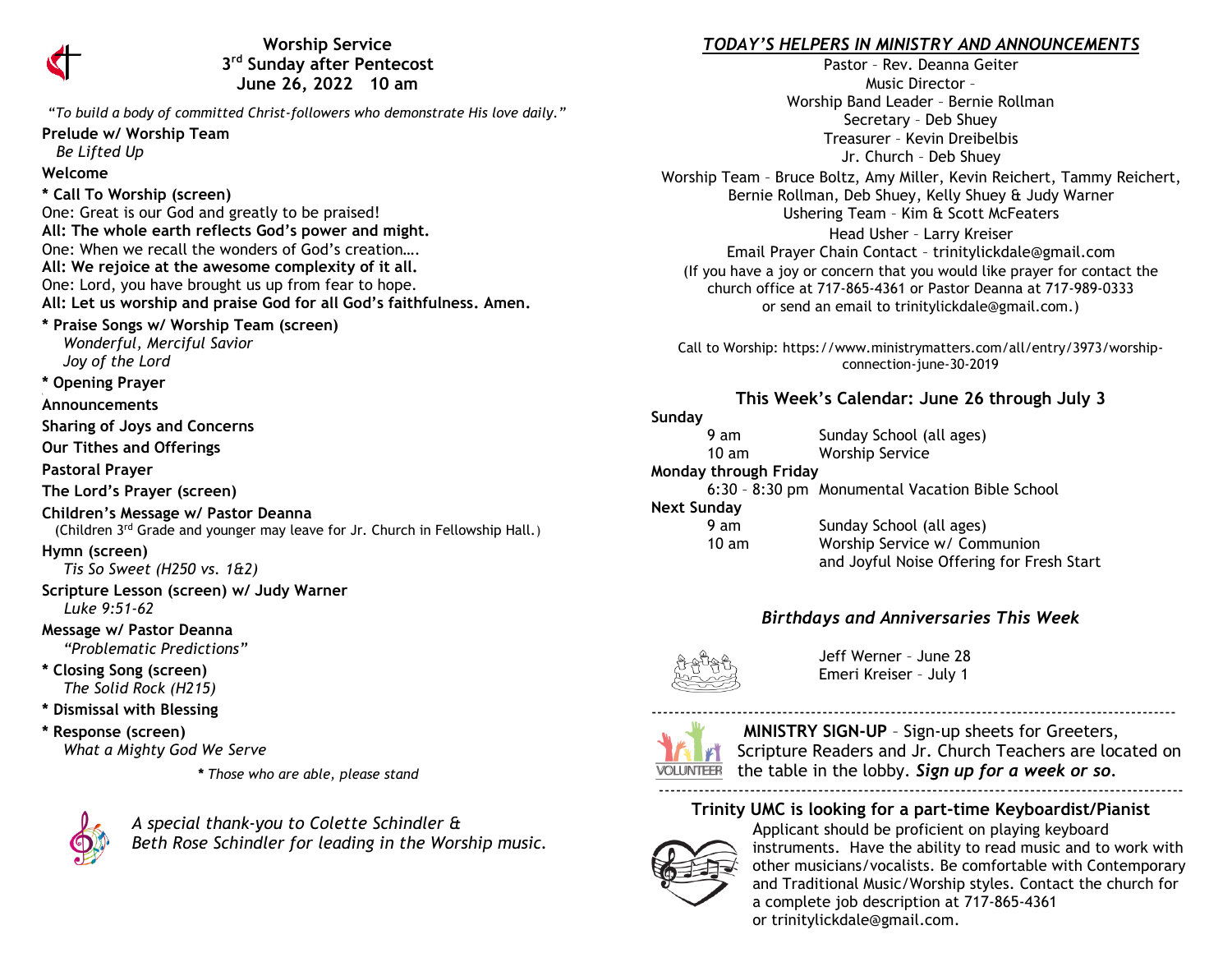

**MONUMENTAL VBS "Celebrating God's Greatness" June 27 to July 1 6:30—8:30 pm 3 years old thru completed 6th grade**

At VBS, we will go off-road for adventures through the colorful canyons and trails of God's great outdoors. By exploring God's awesomeness, kids form a rock-solid faith for the road ahead! Registration paperwork is on the table in the lobby and on the church website. Questions or to volunteer, see Gay Kreiser or Deb Shuey. *A signup sheet for snacks is on the table.* -------------------------------------------------------------------------------------------

**FAMILY MOVIE NIGHT** - Saturday, July 9<sup>th</sup> at 6:30 pm in the Sanctuary. Our movie will be "*Soul Surfer*". ------------------------------------------------**-------------------------------------------**

**NL UMC FOOD DISTRIBUTION** – Saturday, July 9th at 1 pm (while supplies last) in the parking lot at Jonestown UMC.



**SUMMER CHURCH CAMP -** Start picking your Summer Church Camp Adventure. Brochures for Gretna Glen Camp are available in the lobby. The church will pay half the fee for one camp for any child/youth from Trinity who attends. Need help selecting a camp for your child, see Sheila Seaman or Pastor Deanna.



**2022 Trinity UMC Mission Trip August 13 to 20 Mayfield, KY**

The Trinity UMC Mission team is excited to announce the 2022 Mission trip will be to Mayfield, KY. We will be working on new home construction possibly framing, roofing, drywall, helping run wiring, siding, interior finish etc. These homes will be "leased to own properties for first time home owners" who were renting and lost their apartment/homes to the devastating tornadoes in December of 2021. We will be staying in cabins provided by His House Church. If you can use a hammer, a paintbrush, a drill, a frying pan or can assist someone using a construction tool or cooking, we'd love to have you come along. You do not need to have any experience just a willingness to learn and help. A lot of families lost everything from this storm and you can help restore their life. Please prayerfully consider joining our mission team to this devastated area. We have a sign-up sheet in the Narthex by the bulletin board. If you have any questions please see or call Dan Seaman (717)379-8263.

-------------------------------------------------------------------------------------------

**UNITED METHODIST WOMEN CHURCH PICNIC -** Tuesday, July 26th at 6 pm. Everyone is invited. Picnic will be held in the multi-purpose room of the church. Bring your favorite hot and/or cold covered dish to share. Games and fellowship to follow picnic. Questions see Gloria Speck.